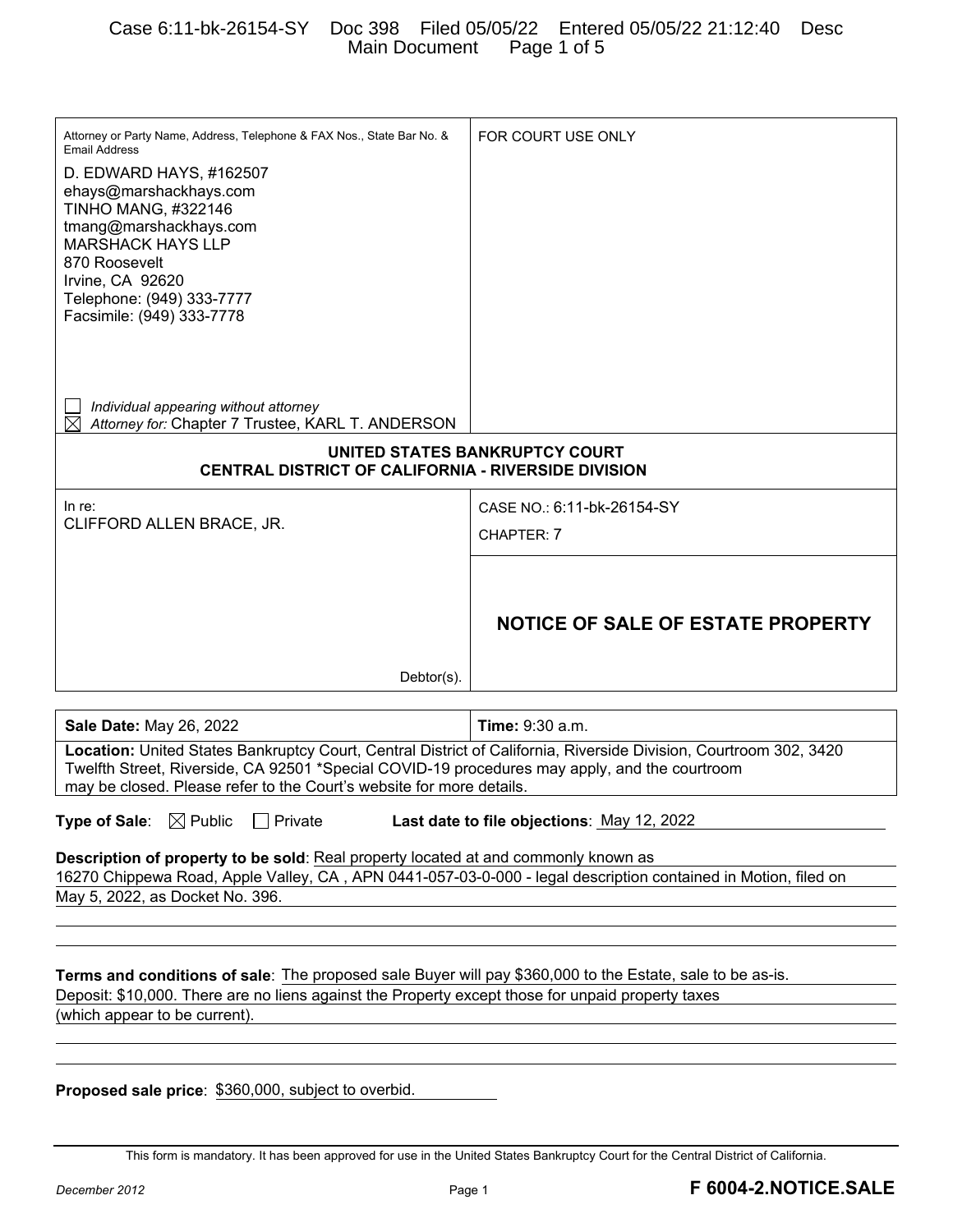#### Case 6:11-bk-26154-SY Doc 398 Filed 05/05/22 Entered 05/05/22 21:12:40 Desc Main Document Page 2 of 5

**Overbid procedure (***if any***)**: The proposed Sale is subject to overbids as set forth in the Motion. The initial overbid is set at \$365,000. Overbids must be received prior to the scheduled date and time of the hearing, along with a \$10,000 earnest money deposit. Minimum increment \$1,000. Interested overbidders are encouraged to contact the Trustee's counsel below.

**If property is to be sold free and clear of liens or other interests, list date, time and location of hearing:** 

My 26, 2022 at 9:30 a.m. United States Bankruptcy Court, Central District of California Riverside Division 3420 Twelfth Street, Riverside, CA 92501 Courtroom 302

#### **Contact person for potential bidders (***include name, address, telephone, fax and/or email address***):**

D. Edward Hays / ehays@marshackhays.com Tinho Mang / tmang@marshackhays.com MARSHACK HAYS LLP 870 Roosevelt Irvine, CA 92620 (949) 333-7777 (949) 333-7778

Date: May 5, 2022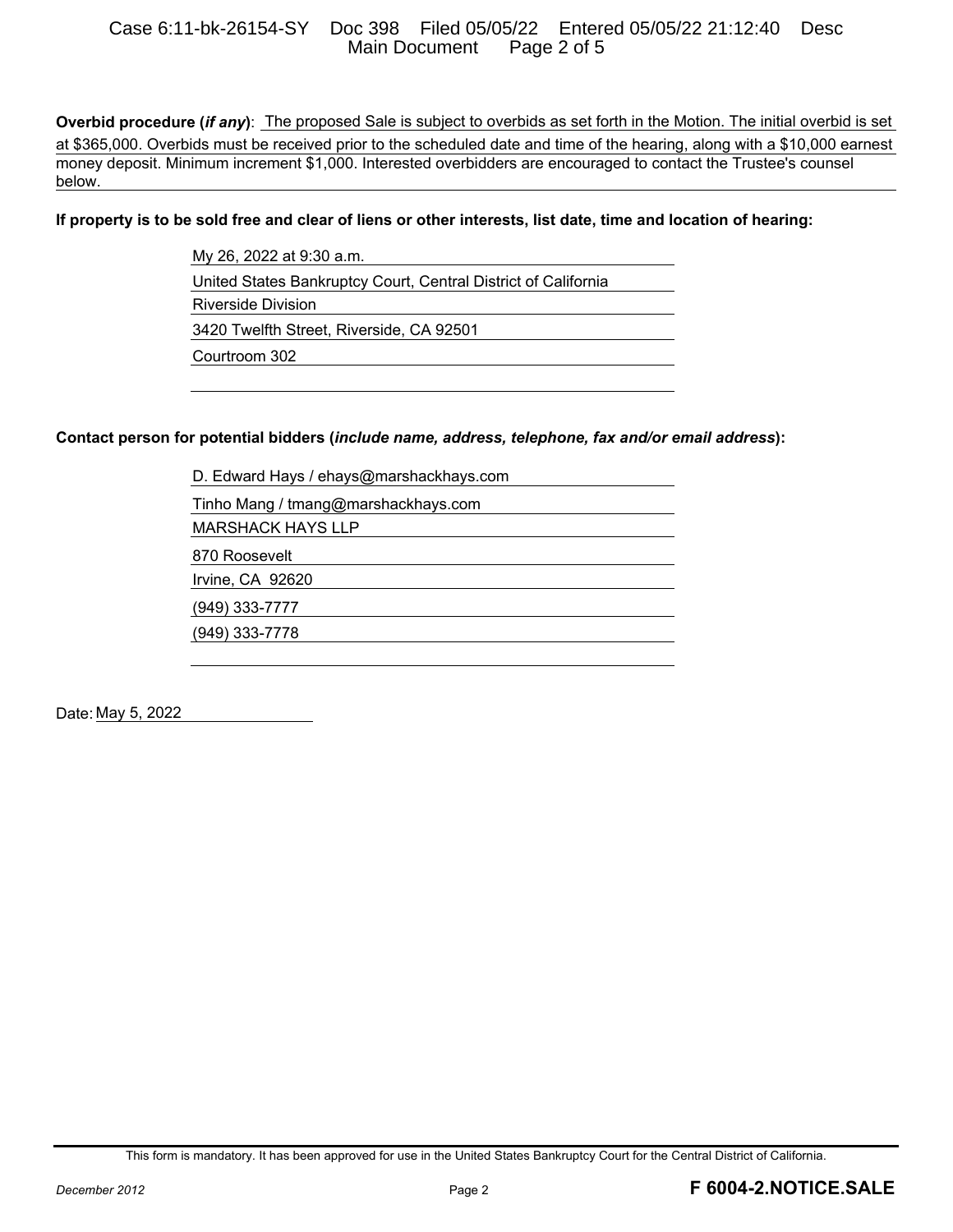#### **PROOF OF SERVICE OF DOCUMENT**  Case 6:11-bk-26154-SY Doc 398 Filed 05/05/22 Entered 05/05/22 21:12:40 Desc Main Document Page 3 of 5

I am over the age of 18 and not a party to this bankruptcy case or adversary proceeding. My business address is: 870 Roosevelt, Irvine, CA 92620

A true and correct copy of the foregoing document entitled**: NOTICE OF SALE OF ESTATE PROPERTY** will be served or was served **(a)** on the judge in chambers in the form and manner required by LBR 5005-2(d); and **(b)** in the manner stated below:

**1**. **TO BE SERVED BY THE COURT VIA NOTICE OF ELECTRONIC FILING (NEF)**: Pursuant to controlling General Orders and LBR, the foregoing document will be served by the court via NEF and hyperlink to the document. On **May 5, 2022**, I checked the CM/ECF docket for this bankruptcy case or adversary proceeding and determined that the following persons are on the Electronic Mail Notice List to receive NEF transmission at the email addresses stated below:

 $\boxtimes$  Service information continued on attached page

**2. SERVED BY UNITED STATES MAIL**: On **May 5, 2022**, I served the following persons and/or entities at the last known addresses in this bankruptcy case or adversary proceeding by placing a true and correct copy thereof in a sealed envelope in the United States mail, first class, postage prepaid, and addressed as follows. Listing the judge here constitutes a declaration that mailing to the judge will be completed no later than 24 hours after the document is filed.

 $\boxtimes$  Service information continued on attached page

**3. SERVED BY PERSONAL DELIVERY, OVERNIGHT MAIL, FACSIMILE TRANSMISSION OR EMAIL**: Pursuant to F.R.Civ.P. 5 and/or controlling LBR, on **May 5, 2022**, I served the following persons and/or entities by personal delivery, overnight mail service, or (for those who consented in writing to such service method), by facsimile transmission and/or email as follows. Listing the judge here constitutes a declaration that personal delivery on, or overnight mail to, the judge will be completed no later than 24 hours after the document is filed.

#### **VIA OVERNIGHT DELIVERY:**

**PRESIDING JUDGE'S COPY**  HONORABLE SCOTT H. YUN UNITED STATES BANKRUPTCY COURT CENTRAL DISTRICT OF CALIFORNIA 3420 TWELFTH STREET, SUITE 345 / COURTROOM 302 RIVERSIDE, CA 92501-3819

**VIA EMAIL: INTERESTED PARTY**  SUSANNE GOLDBERG FKA SUSANNE CHRISTENSEN GOLDBERGSUZIEQ@YAHOO.COM

 $\Box$  Service information continued on attached page

I declare under penalty of perjury under the laws of the United States that the foregoing is true and correct.

| May 5, 2022 | Cynthia Bastida | /s/ Cynthia Bastida |
|-------------|-----------------|---------------------|
| Date        | Printed Name    | Signature           |

## **F 9013-3.1.PROOF.SERVICE**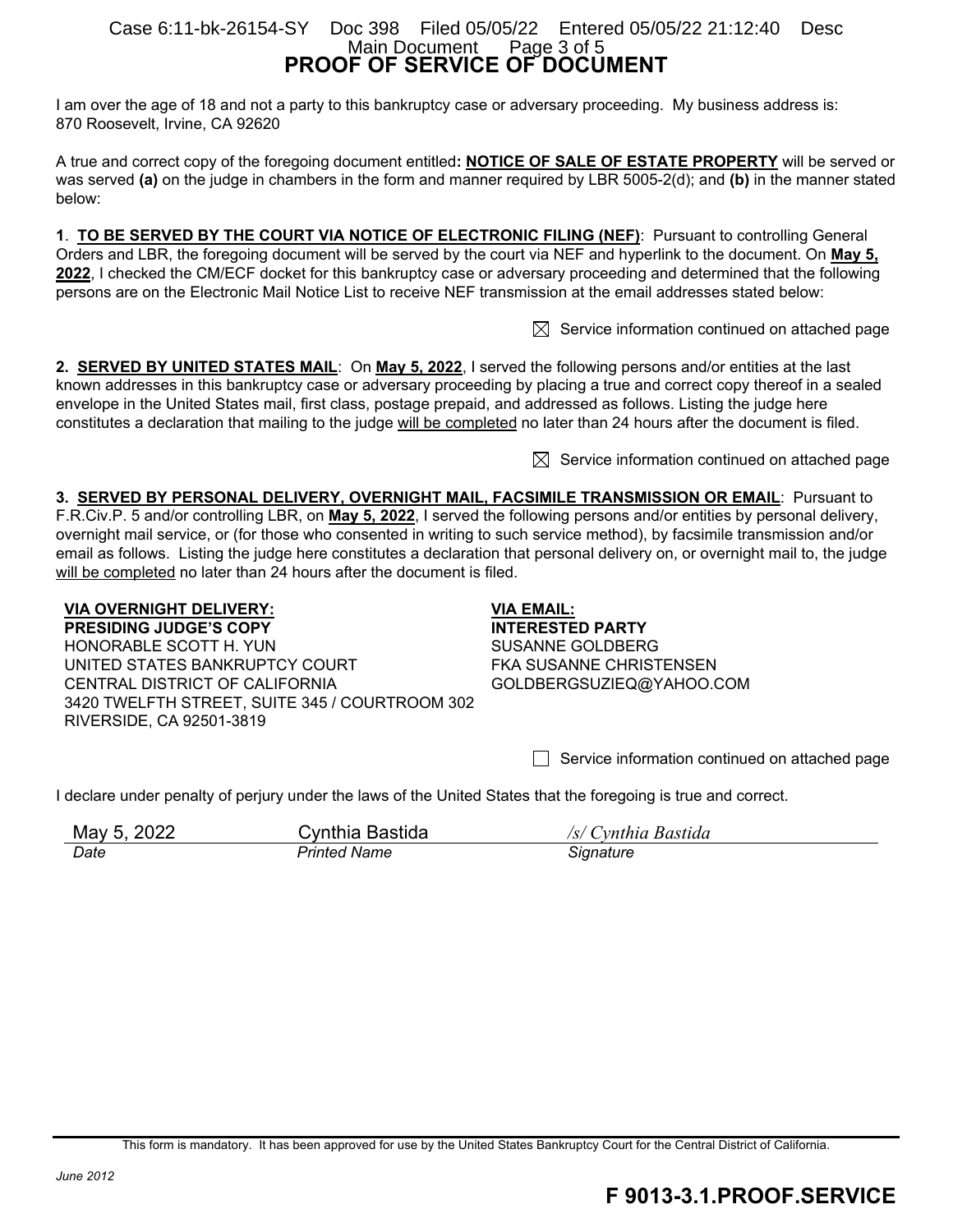Case 6:11-bk-26154-SY Doc 398 Filed 05/05/22 Entered 05/05/22 21:12:40 Desc

- Main Document Page 4 of 5<br>1. TO BE SERVED BY THE COURT VIA NOTICE OF ELECTRONIC FILING (NEF): continued
	- **TRUSTEE KARL T ANDERSON (TR):** Karl T Anderson (TR) 2edansie@gmail.com, kanderson@ecf.axosfs.com **ATTORNEY FOR JPMORGAN CHASE BANK, NATIONAL ASSOCIATION:** Paul W Cervenka
	- paul.cervenka@bonialpc.com
	- **ATTORNEY FOR CREDITOR JPMORGAN CHASE BANK, N.A.:** Yausheka H Colding efile@fivelakesagency.com, efile@fivelakesagency.com
	- **ATTORNEY FOR CREDITOR AND PLAINTIFF CATAMOUNT PROPERTIES 2018, LLC:** Seth P Cox seth.cox@civicfs.com, dmarcus@wedgewood-inc.com; jpeeler@wedgewood-inc.com; seth.cox@summitlegal.pro
	- **ATTORNEY FOR TRUSTEE:** Matthew Grimshaw mgrimshaw@marshackhays.com, mgrimshaw@ecf.courtdrive.com; kfrederick@ecf.courtdrive.com
	- **ATTORNEY FOR TRUSTEE:** D Edward Hays ehays@marshackhays.com, ehays@ecf.courtdrive.com; kfrederick@ecf.courtdrive.com; cmendoza@marshackhays.com; cmendoza@ecf.courtdrive.com
	- **ATTORNEY FOR CREDITOR JEFFERSON CAPITAL SYSTEMS LLC:** Johnathan J Kirby Johnathan.Kirby@JeffersonCapitalInternational.com
	- **ATTORNEY FOR TRUSTEE:** Tinho Mang tmang@marshackhays.com, tmang@ecf.courtdrive.com; kfrederick@ecf.courtdrive.com; cmendoza@ecf.courtdrive.com
	- **ATTORNEY FOR TRUSTEE:** Judith E Marshack jmarshack@marshackhays.com, jmarshack@ecf.courtdrive.com; kfrederick@ecf.courtdrive.com
	- **INTERESTED PARTY COURTESY NEF:** Richard A Marshack rmarshack@marshackhays.com, lbuchananmh@ecf.courtdrive.com; rmarshack@ecf.courtdrive.com
	- **ATTORNEY FOR INTERESTED PARTY GERALDINE ELIZABETH JOHNSON LIVING TRUST:** W. Derek May wdmlaw17@gmail.com, r48266@notify.bestcase.com
	- **ATTORNEY FOR U.S. TRUSTEE (RS):** Kelly L Morrison kelly.l.morrison@usdoj.gov
	- **INTERESTED PARTY:** Michael Salanick msalanick@salanicklaw.com
	- **INTERESTED PARTY COURTESY NEF:** David Samuel Shevitz david@shevitzlawfirm.com, shevitzlawfirm@ecf.courtdrive.com; r48785@notify.bestcase.com; Jose@shevitzlawfirm.com
	- **INTERESTED PARTY COURTESY NEF:** Ramesh Singh claims@recoverycorp.com
	- **ATTORNEY FOR DEBTOR CLIFFORD ALLEN BRACE, JR.:** Paul M Stoddard pstodd5772@aol.com
	- **U.S. TRUSTEE (RS):** United States Trustee (RS) ustpregion16.rs.ecf@usdoj.gov
	- **ATTORNEY FOR CREDITOR CATAMOUNT PROPERTIES 2018, LLC:** Amelia B. Valenzuela avalenzuela@wedgewood-inc.com, dmarcus@wedgewood-inc.com; jpeeler@wedgewood-inc.com; jchoi@wedgewood-inc.com; jchoi@wedgewood-inc.com
	- **ATTORNEY FOR DEBTOR CLIFFORD ALLEN BRACE, JR.; DEFENDANT ANH N. BRACE, INIDIVIDUALLY AND AS THE TRUSTEE OF THE CRESENT TRUST DATED JULY 30, 2004; AND DEFENDANT CLIFFORD ALLEN BRACE, JR., INDIVIDUALLY AND AS THE TRUSTEE OF THE CRESCENT TRUST DATED JULY 30, 2004:** Stephen R Wade srw@srwadelaw.com, reception@srwadelaw.com
	- **ATTORNEY FOR CREDITOR AMERICAN EXPRESS CENTURION BANK:** Gilbert B Weisman, ll notices@becket-lee.com

#### **2. SERVED BY UNITED STATES MAIL**: CONTINUED:

| <b>INTERESTED PARTY</b>       |
|-------------------------------|
| SAN BERNARDINO COUNTY TAX     |
| <b>COLLECTOR</b>              |
| 268 W HOSPITALITY LANE, FIRST |
| <b>FLOOR</b>                  |
| SAN BERNARDINO, CA 92408      |
|                               |

#### **INTERESTED PARTY**

ALL CONSTRUCTION SERVICES, INC. ATTN: OFFICER, A MANAGING OR GENERAL AGENT, OR TO ANY OTHER AGENT AUTHORIZED BY APPOINTMENT OR LAW TO RECEIVE SERVICE 22421 BARTON RD #190 GRAND TERRACE, CA 92313

This form is mandatory. It has been approved for use by the United States Bankruptcy Court for the Central District of California.